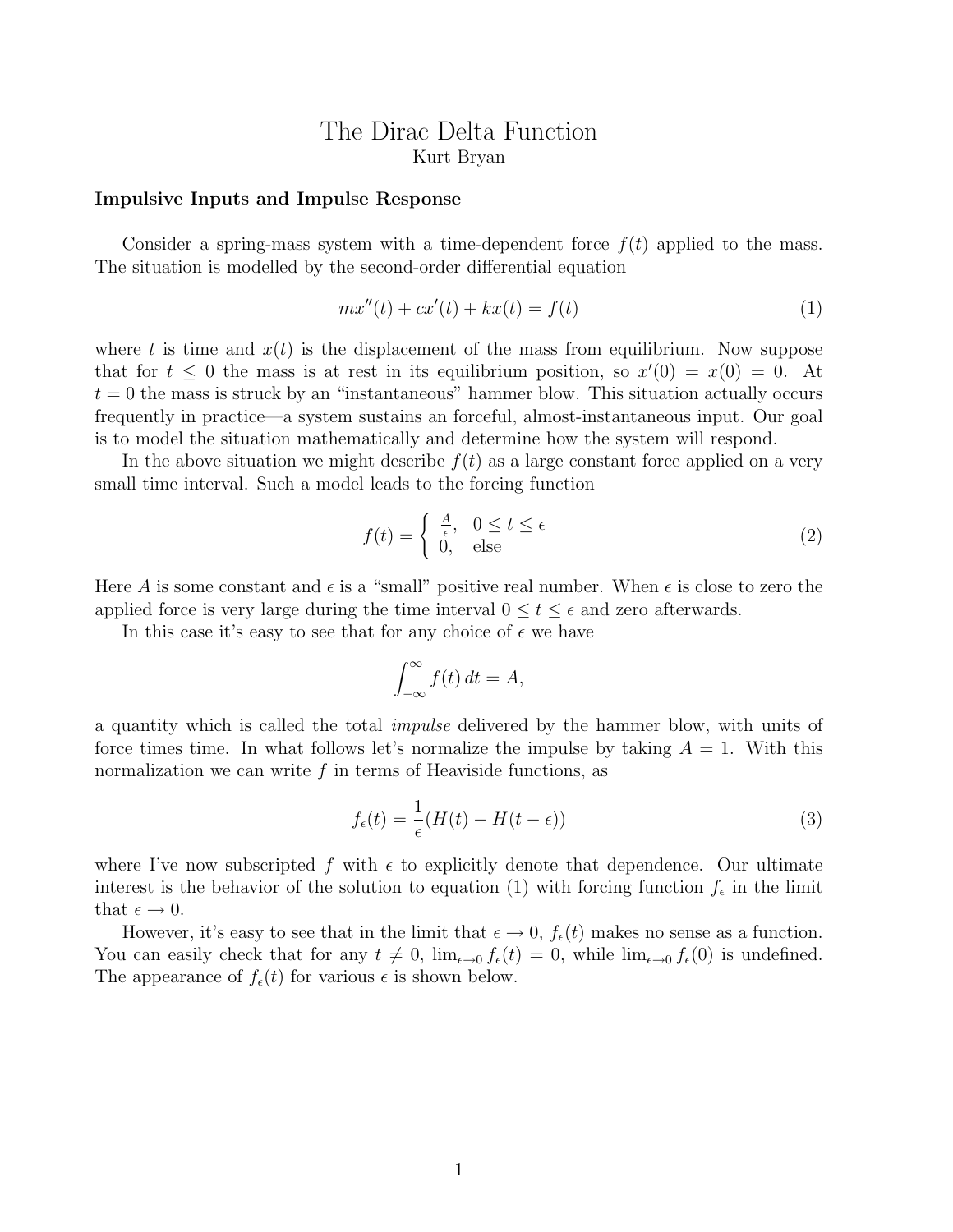

We'll have to make sense of  $\lim_{\epsilon \to 0} f_{\epsilon}$  in some other way.

Let  $x_{\epsilon}(t)$  denote the solution to equation (1) with  $f(t) = f_{\epsilon}(t)$ . For  $\epsilon > 0$  we can solve the resulting initial value problem using Laplace transforms. To do this we need to compute the Laplace transform of  $f_{\epsilon}(t)$ , given by the integral

$$
\mathcal{L}\{f_{\epsilon}\} = \int_0^{\infty} e^{-st} f_{\epsilon}(t) dt = \frac{1}{\epsilon} \int_0^{\epsilon} e^{-st} dt = \frac{1 - e^{-\epsilon s}}{\epsilon s}
$$
(4)

Now note that even though  $\lim_{\epsilon \to 0} f_{\epsilon}$  make no sense as a function, the Laplace transform of  $\mathcal{L}\lbrace f_{\epsilon}\rbrace$  is perfectly sensible as  $\epsilon$  approaches zero, and in fact we find that

$$
\lim_{\epsilon \to 0} \mathcal{L}\{f_{\epsilon}\}(s) = \lim_{\epsilon \to 0} \frac{1 - e^{-\epsilon s}}{\epsilon s} = 1
$$
\n(5)

for any  $s > 0$ .

# Exercise

• Prove equation (5). (Hint: L'Hopital's rule).

Applying the Laplace Transform to both sides of (1) and using the zero initial conditions results in  $s\epsilon$ 

$$
ms^2X_{\epsilon}(s) + csX_{\epsilon}(s) + kX_{\epsilon}(s) = \frac{1 - e^{s\epsilon}}{s\epsilon}
$$

where  $X_{\epsilon} = \mathcal{L}\{x_{\epsilon}\}\.$  We find that

$$
X_{\epsilon}(s) = \frac{1}{ms^2 + cs + ks} \frac{1 - e^{s\epsilon}}{s\epsilon}
$$
(6)

and by letting  $\epsilon \to 0$  and using equation (5) we have

$$
X(s) = \frac{1}{ms^2 + cs + ks} \tag{7}
$$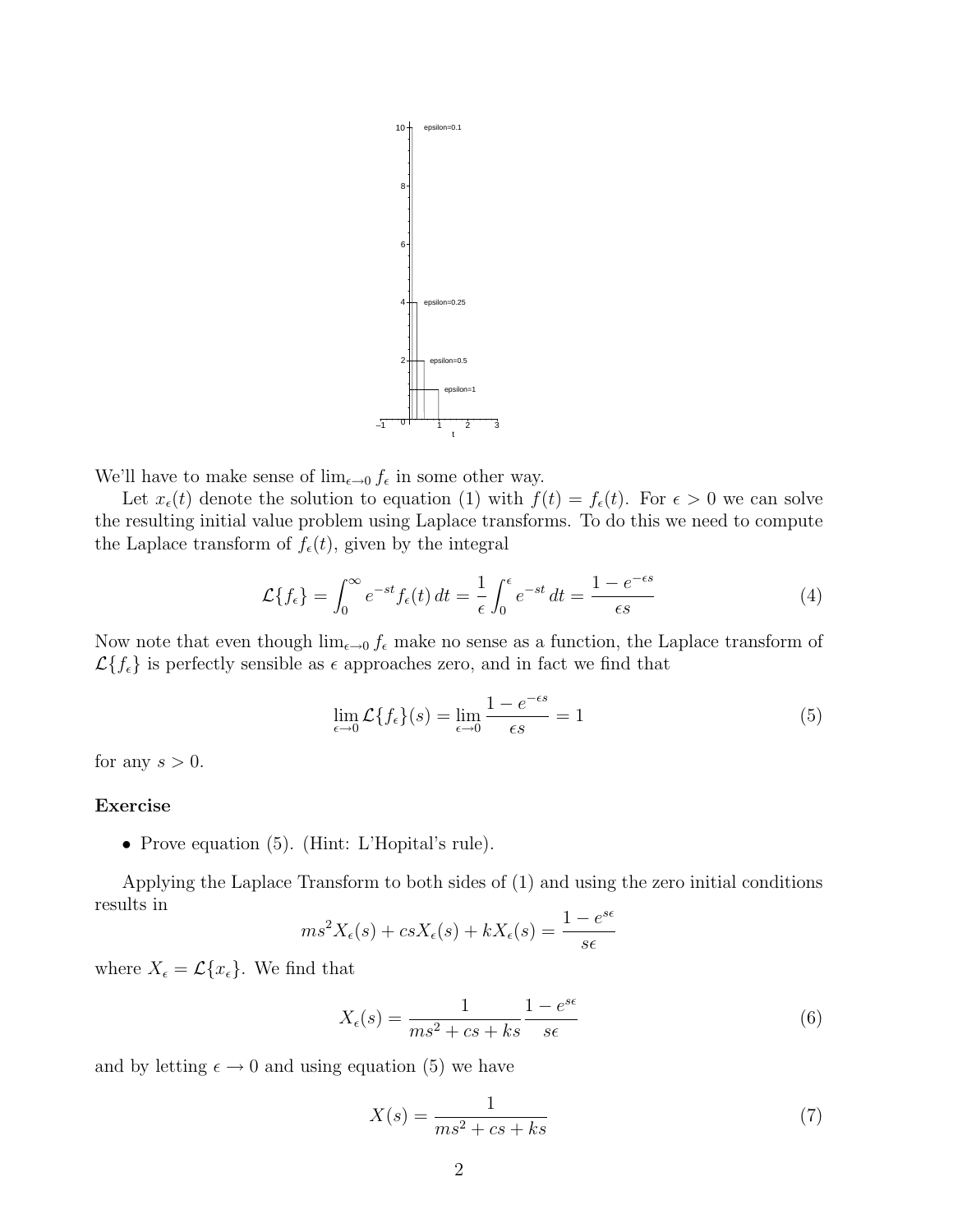where  $X(s) = \lim_{\epsilon \to 0} X_{\epsilon}(s)$ . Now inverse transform  $X(s)$  to find a function  $x(t)$ , our solution to equation (1) in which the forcing function is an instantaneous, "infinitely" forceful input which delivers a total impulse of one to the system. The resulting solution  $x(t)$  is called the impulse response of the system.

## Exercises

- Take  $m = 1, c = 3$ , and  $k = 2$ . Solve equation (1) with zero initial conditions and forcing function  $f_{\epsilon}$  for  $\epsilon = 1, 0.1, 0.01$ , and also for " $\epsilon = 0$ " by inverting the transform in equation (7). Compare the solutions  $x_{\epsilon}(t)$  with the solution  $x(t)$  obtained from equation (7).
- Suppose that instead of computing  $X(s) = \lim_{\epsilon \to 0} X_{\epsilon}(s)$  and then inverting X to obtain  $x(t)$ , we instead first invert  $X_{\epsilon}$  to obtain  $x_{\epsilon}(t)$  and THEN take the limit in  $\epsilon$ . Show this gives the same result, that is,  $x(t) = \lim_{\epsilon \to 0} x_{\epsilon}(t)$ .

## The Delta Function

The entire process we went through above to find the impulse response of the system is often abbreviated, a bit non-rigorously, in the following way. The limit  $\lim_{\epsilon \to 0} f_{\epsilon}(t)$  is meaningless as a function, but people nonetheless often write

$$
\lim_{\epsilon \to 0} f_{\epsilon}(t) = \delta(t). \tag{8}
$$

The object  $\delta(t)$  on the right above is called the *Dirac Delta Function*, or just a *delta function* for short. Conceptually, it represents a function which is zero for all t except  $t = 0$ , where it's "infinite" in just the right way that it represents a unit impulse. Since the total impulse delivered to the system is just the integral of the input over time, this means that

$$
\int_{a}^{b} \delta(t) dt = 1 \tag{9}
$$

where  $(a, b)$  is ANY interval which contains 0.

Now defining a function in this way might look like nonsense, and it is, but it can be put on a more rigorous footing. If you want to see that done (and see a lot more useful applications of delta functions), take a PDE course, e.g., MA 302. We'll take a fairly casual, intuitive approach. One rule to keep in mind is that delta functions should generally appear under integrals, or at least they should appear under an integral at some point in the computations, typically something like

$$
\int_a^b \delta(t)g(t) \, dt
$$

for some continuous function  $g(t)$  on some interval  $(a, b)$ . The above expression is to be interpreted rigorously as

$$
\int_{a}^{b} \delta(t)g(t) dt = \lim_{\epsilon \to 0} \int_{a}^{b} f_{\epsilon}(t)g(t) dt.
$$
 (10)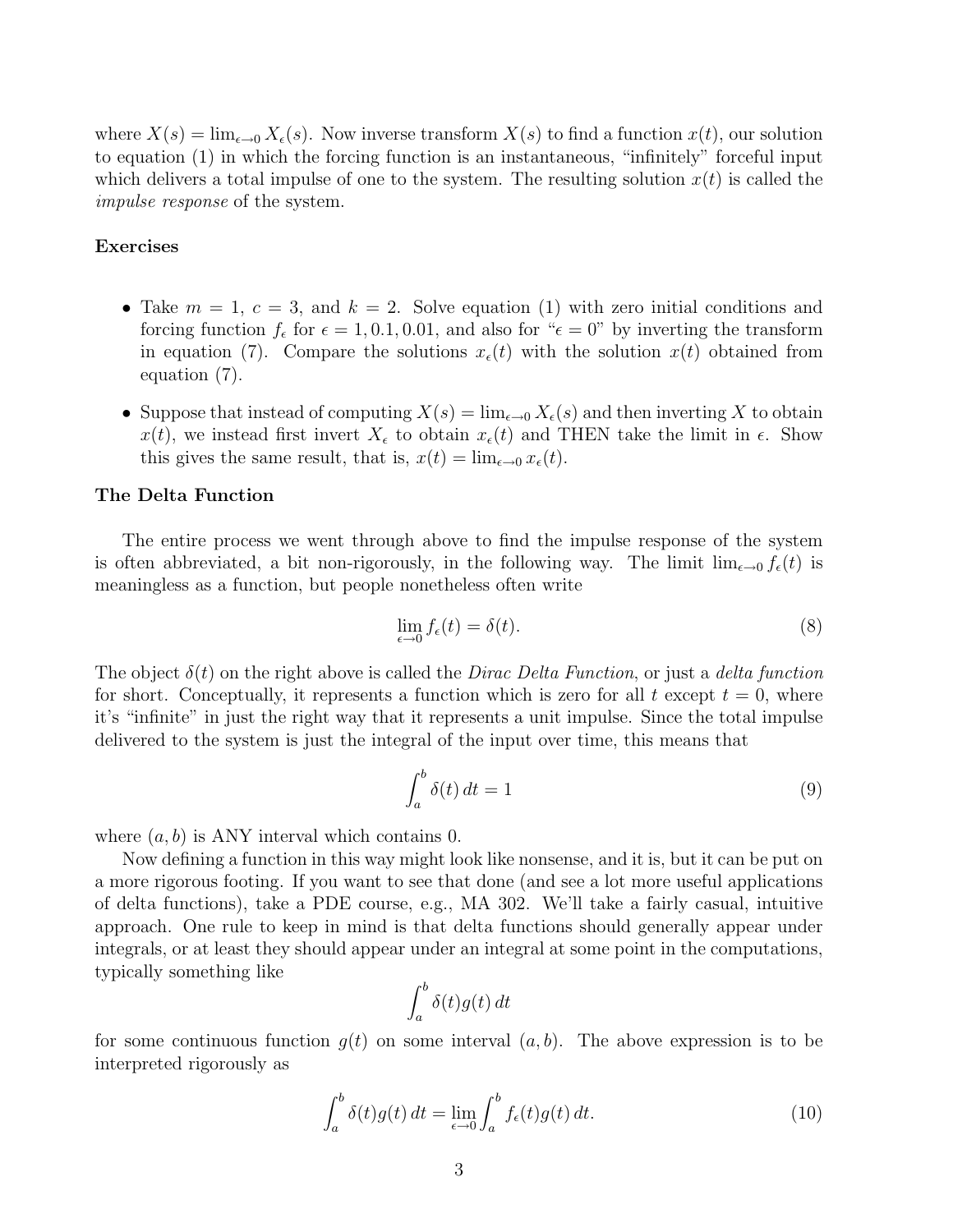In fact, suppose that  $a < 0 < b$ . Then for  $\epsilon < b$  the right side of equation (10) yields

$$
\int_a^b \delta(t)g(t) dt = \lim_{\epsilon \to 0} \frac{1}{\epsilon} \int_0^{\epsilon} g(t) dt.
$$

Now imagine evaluating the integral on the right: You'd find an antiderivative  $G$  for  $g$ , that is, a function G such that  $G' = g$ . In this case the integral on the right is just  $G(\epsilon) - G(0)$ and we have

$$
\int_{a}^{b} \delta(t)g(t) dt = \lim_{\epsilon \to 0} \frac{G(\epsilon) - G(0)}{\epsilon} = G'(0) = g(0).
$$
 (11)

where we've simply used the definition of the derivative  $G'(0)$  (and the assumption that g is continuous at  $t = 0$ ).

### Exercises

- Apply the same reasoning to evaluate  $\int_a^b \delta(t)g(t) dt$  if the interval  $[a, b]$  does not contain 0.
- What is  $\int_0^\infty \delta(t-c)g(t) dt$ ?

# The Laplace Transform and Delta Functions

In light of equation (11), the Laplace transform of  $\delta(t)$  should be given by

$$
\int_0^\infty \delta(t)e^{-st} dt = e^0 = 1
$$

in perfect accordance with equation (5).

The entire solution procedure with delta function input is illustrated by the following example:

Example: A spring-mass system with mass 2, damping 4, and spring constant 10 is subject to a hammer blow at time  $t = 0$ . The blow imparts a total impulse of 1 to the system, which as initially at rest. Find the response of the system.

The situation is modelled by

$$
2x''(t) + 4x'(t) + 10x(t) = \delta(t)
$$

with  $x(0) = 0$  and  $x'(0) = 0$ . Laplace transform both sides and use the initial conditions to obtain

$$
2s^2X(s) + 4sX(s) + 10X(s) = 1
$$

from which we find that  $X(s) = \frac{1}{2s^2+4s+10}$ . You can inverse transform  $X(s)$  to find that the response is

$$
x(t) = \frac{1}{4}e^{-t}\sin(2t).
$$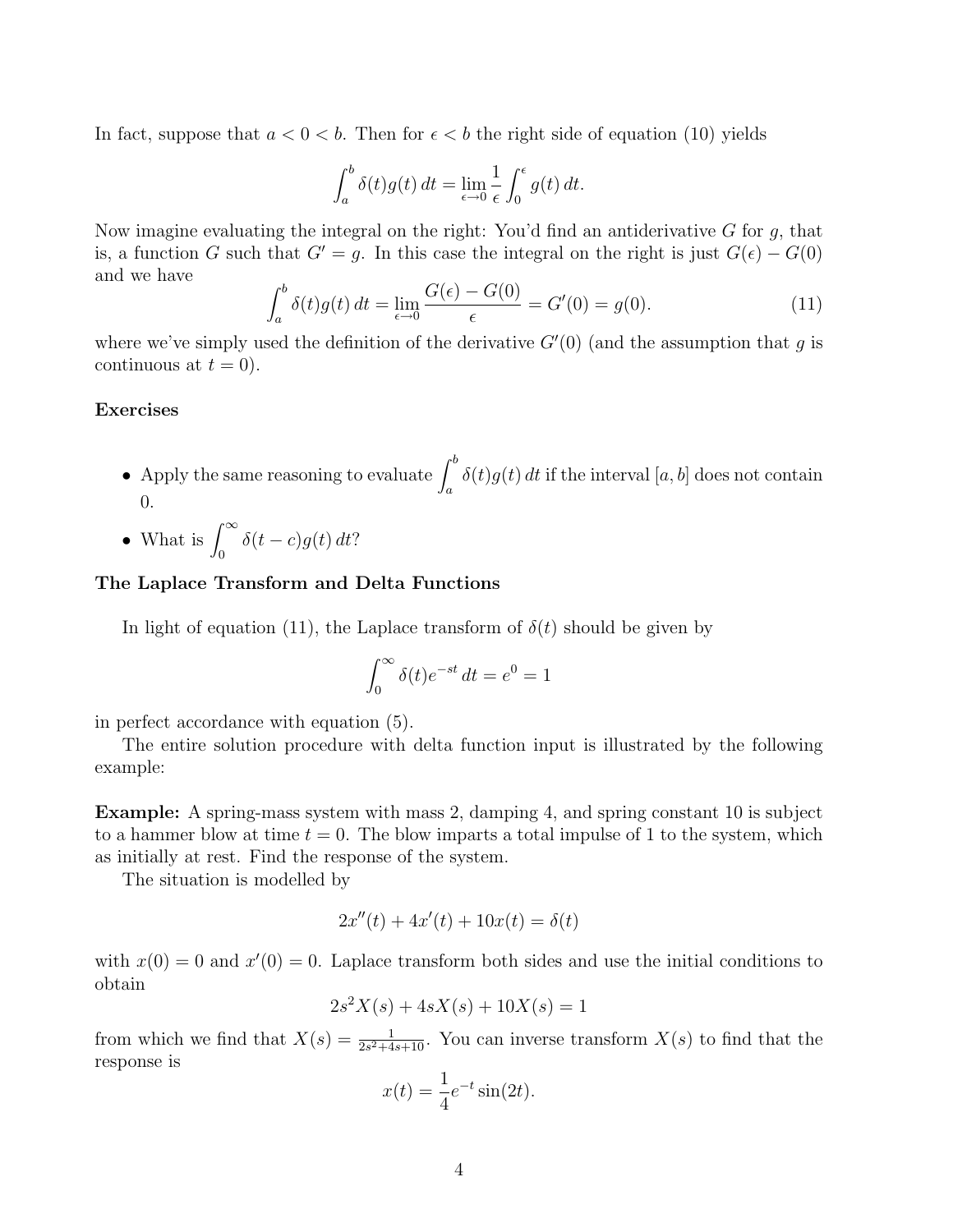#### Exercise

- A salt tank contains 100 liters of pure water at time  $t = 0$ , when salty water begins flowing into the tank at 2 liters per second. The incoming liquid contains  $1/2$  kg of salt per liter. The well-stirred liquid flows out of the tank at 2 liters per second.
	- Model the situation with a first order DE, and find the amount of salt in the tank at any time.
	- Suppose that at time  $t = 20$  seconds 5 kg of salt is instantaneously dumped into the tank. Modify the DE from the previous part (hint: a delta function appears on the right side). Solve the resulting DE using the Laplace transform. Plot the solution to make sure it's sensible.

## Some Delta Function Calculus

Despite it's strange definition, the delta function can be integrated and differentiated, although not the traditional sense—rather, there is a useful interpretation of what it means to integrate and differentiate a delta function.

Here's how to interpret the anti-derivative of  $\delta(t)$ . Let  $H(t)$  be the Heaviside function. It's easy to see that for  $a > 0$  and any continuous function q we have

$$
\int_{-\infty}^{a} H(t)g(t) dt = \int_{0}^{a} g(t) dt.
$$
 (12)

Let G be an anti-derivative for g. We can compute the left side of equation (12) using integration by parts  $(\int u dv = uv = \int v du)$  with  $u = H(t)$ ,  $dv = g(t) dt$ , ignoring the fact that H is not differentiable at  $t = 0$ . After the integration by parts we find the left side of (12) is given by  $ra$ 

$$
G(a) - \int_{-\infty}^{a} G(t)H'(t) dt.
$$

The right side of (12) is just  $G(a) - G(0)$ . Equating this with the last displayed expression produces  $\int a$ 

$$
\int_{-\infty}^{a} G(t)H'(t) dt = G'(0)
$$

where we've used  $g(0) = G'(0)$ . But this is just equation (11) (with g replaced by G). In short,  $H'(t)$  under an integral acts just like  $\delta(t)$ , and hence we interpret  $H'(t) = \delta(t)$ . The Heaviside function is the anti-derivative of the delta function.

Now consider differentiating a delta function. The usual definition of a derivative

$$
\lim_{h \to 0} \frac{\delta(t+h) - \delta(h)}{h}
$$

makes no sense here, at least not when  $t = 0$ . Instead, we'll define  $\delta'$  as above, via integration by parts. Contemplate the integral

$$
\int_{-\infty}^{\infty} \delta'(t) g(t) dt
$$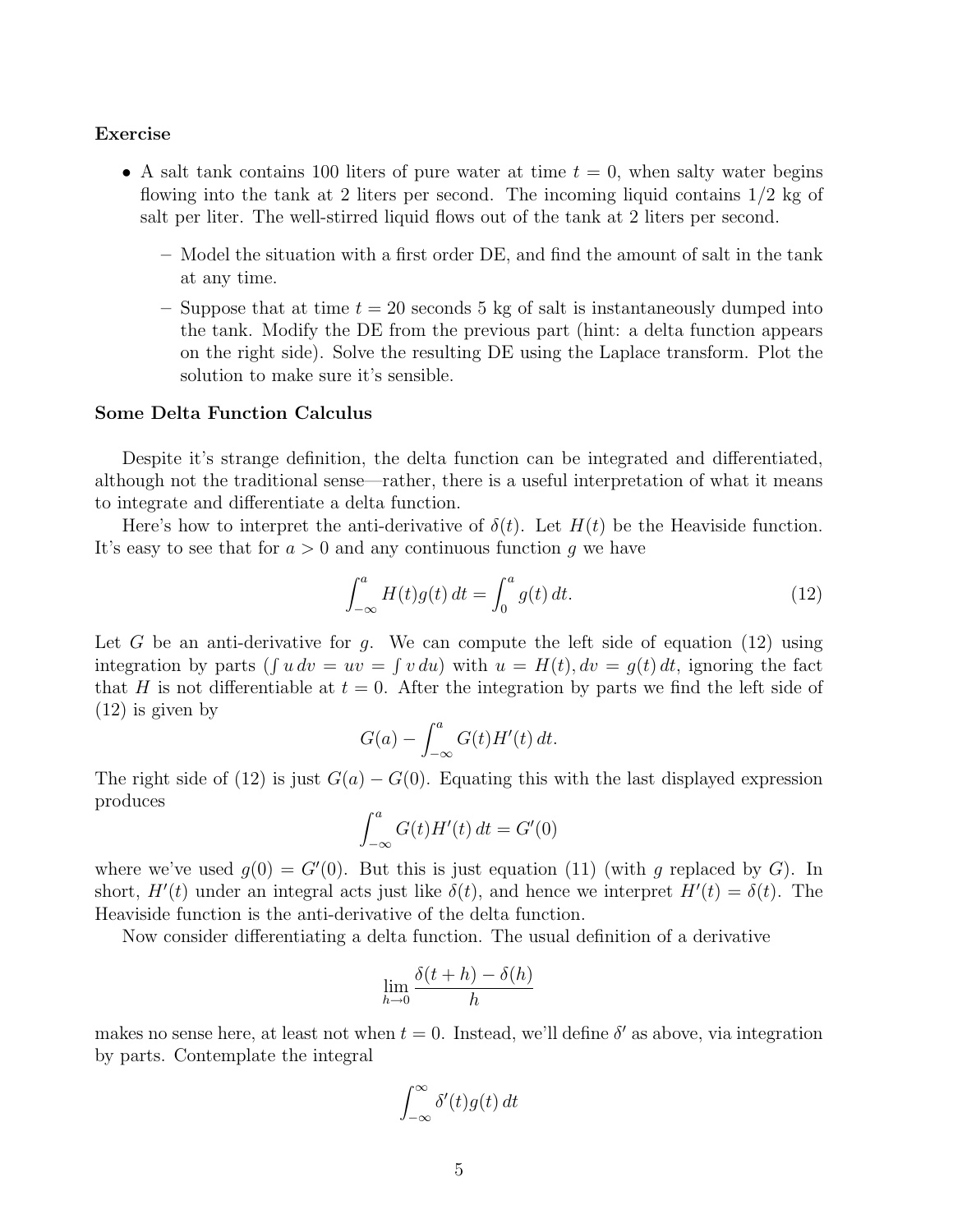for some continuously differentiable function g. Integrating by parts with  $u = g$ ,  $dv = \delta'(t) dt$ gives

$$
\int_{-\infty}^{\infty} \delta'(t)g(t) dt = -\int_{-\infty}^{\infty} \delta(t)g'(t) dt = -g'(0).
$$
 (13)

This last equation is the defining property of  $\delta'(t)$ .

# Exercise

• Another way to make sense of  $\delta'(t)$  is as

$$
\int_{-\infty}^{\infty} \delta'(t)g(t) dt = \lim_{h \to 0} \int_{-\infty}^{\infty} \frac{\delta(t+h) - \delta(h)}{h} g(t) dt
$$

for some continuously differentiable function  $q$ . Show it gives the same result as equation (13).

# Convolution with Delta Functions

Consider convolving a delta function  $\delta(t)$  with a continuous function  $q(t)$ . Using the basic properties of the delta function, we find

$$
(\delta * g)(t) = \int_0^t \delta(\tau)g(t - \tau) d\tau = g(t)
$$

so that  $\delta * g = g!$ . The delta function is the "identity" with respect to convolution. This also makes perfect sense with regard to the Laplace transform, for  $\mathcal{L}\{\delta * g\} = \mathcal{L}\{\delta\} \mathcal{L}\{g\} = \mathcal{L}\{g\}.$ 

### More on Impulse Responses

Since  $f * \delta = f$ , we might write equation (1) as

$$
mx''(t) + cx'(t) + kx(t) = f * \delta.
$$

We'll still take zero initial conditions. Laplace transform both sides, using  $F = \mathcal{L}{f}$ , to find  $ms^2X(s) + csX(s) + kX(s) = F(s)$  or

$$
X(s) = \frac{F(s)}{ms^2 + cs + k} \tag{14}
$$

Now let  $x_0(t) = \mathcal{L}^{-1}{1/(ms^2 + cs + k)}$  denote the impulse response of the system. From the basic properties of the inverse Laplace transform we find from equation (14) that  $x = f * x_0$ . Thus the time domain response of the system to an input forcing function  $f(t)$  (with zero initial conditions) is simply the convolution of  $f$  with the impulse response function of the system.

**Example:** For a spring-mass system with  $m = 2$ ,  $c = 4$  and  $k = 10$  we computed in an above example that the impulse response of the system was given by  $x_0(t) = \frac{1}{4}e^{-t}\sin(2t)$ . How will the system respond if we use a forcing function  $f(t) = e^{-t}$  with zero initial conditions? From the above discussion the response of the system is given by

$$
(f * x_0)(t) = \int_0^t \frac{1}{4} e^{-\tau} \sin(2\tau) e^{t-\tau} d\tau = \frac{1}{4} e^{-t} (\cos(t) - 1)^2.
$$